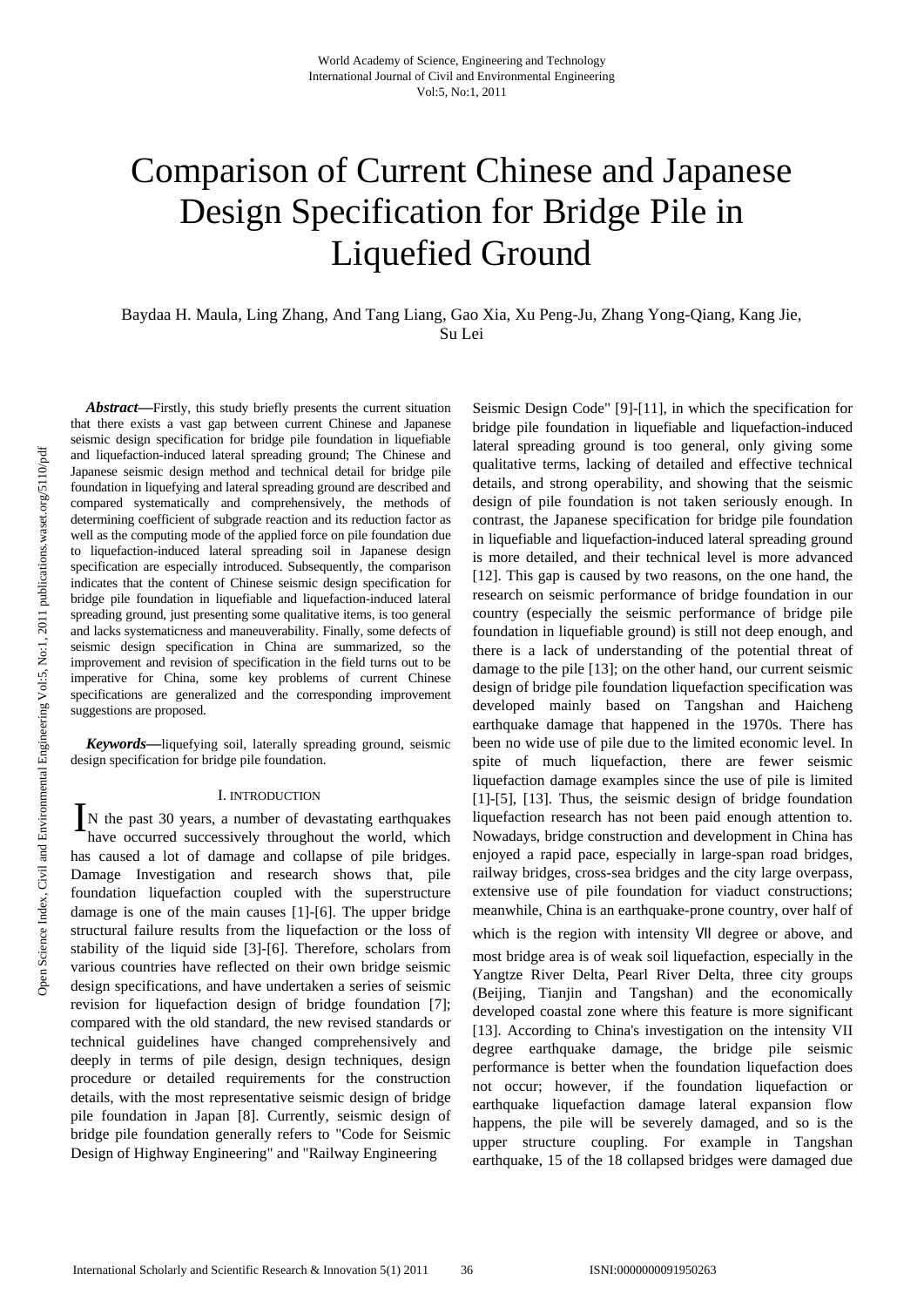to liquefaction and then caused the superstructure damage. Whereas, our current project seismic design code in terms of seismic bridge pile foundation in liquefied ground is far behind Japan in the same specification, lacking the technical details in the effective design, and can't go with the current bridge construction development pace, which may make some of the new bridges immediately become seismic strengthening targets. Because of this, in order to ensure that our road infrastructure develops steadily and rapidly, referring to the Japanese bridge foundation design code, and further updating and revising the specification for liquefaction and lateral flow of liquefied seismic design of bridge pile foundation are of importantly practical significance. This paper makes a brief analysis and comparison of current Chinese and Japanese seismic design specification for bridge pile foundation in liquefiable and liquefaction-induced lateral spreading ground, and points out China exists problems in seismic liquefaction design of bridge foundation and the technical details that need improvement. The starting point of this paper is to learn from each other and adopt advanced experience and technical measures.

## II. CHINA'S LIQUEFIED SEISMIC DESIGN OF BRIDGE FOUNDATION

China's "Highway Engineering Seismic Design Code" (JTJ004-89) [9] started to be revised in the mid-80s, and was promulgated and implemented in 1989. In 2008 the published "Road Bridge Seismic Design Rules" (JTGTB02-01-2008) [10 ] did not cover the specification for bridge pile foundation in liquefiable and liquefaction-induced lateral spreading ground, but only putting that pile penetrates deep enough into the dense and stable layer of liquefied soil as one of the responses to seismic liquefaction; while taking into account of a variety of bridge damages resulting from the earthquake effect (such as the subsidence and slope pile caused by liquefaction, abutment slip, etc.), the Code, still sees seismic action as a control load of bridge seismic response analysis, without analyzing the seismic performance of pile; the specification does not cover the design content of bridge pile foundation in liquefaction-induced lateral spreading ground, either. Our national current "Railway Engineering Seismic Design Code" (GB50111-2006) was promulgated and implemented in 2006, giving reduction method for the liquefied soil mechanical indexes, and putting forward some instructive specification in terms of bridge pile foundation in liquefaction-induced lateral spreading ground. However, it lacks the necessary technical details of the design, and still treats the pile as an effective treatment and prevention of liquefaction and liquefaction lateral expansion flow on the bridge site from the seismic damage. Code JTJ004-89, Code GB50111-2006 also does not cover the technical details of the seismic design of bridge pile foundation in liquefaction-induced lateral spreading ground.

#### III. JAPANESE SEISMIC DESIGN SPECIFICATIONS FOR LIQUEFACTION HIGHWAY BRIDGE FOUNDATION

According to the liquefaction and lateral expansion of liquefaction conditions, the vast majority of the Japanese current seismic engineering design of the bridge foundation has detailed specifications and instructions, and takes fully account of the influence of the liquefaction or lateral expansion of liquefied ground flow on the pile working performances. The difference lies in the Coefficient of soil reaction in different codes. In the following, the focus is the introduction of Japanese technical details for bridge pile foundation in liquefiable and liquefaction-induced lateral spreading ground in Seismic Design of Highway Projects [14] and Railway Engineering Seismic Design Code [15]. The basic viewpoints of the design are shown in Table 1.

TABLE I BASIC DESIGN OF BRIDGE PILE AT LIQUEFIABLE GROUND AND LATERAL SPREADING GROUND IN JAPAN STANDARD



In Japanese Highway Bridge Design Specifications (JRA, 2002), in the level of facilities for the liquefaction, pile under lateral loads in the design uses seismic coefficient method which can reflect the effects of soil liquefaction and can be shown by soil available anti-seismic coefficient. But the effect liquefied soil deformation on the pile can not be considered.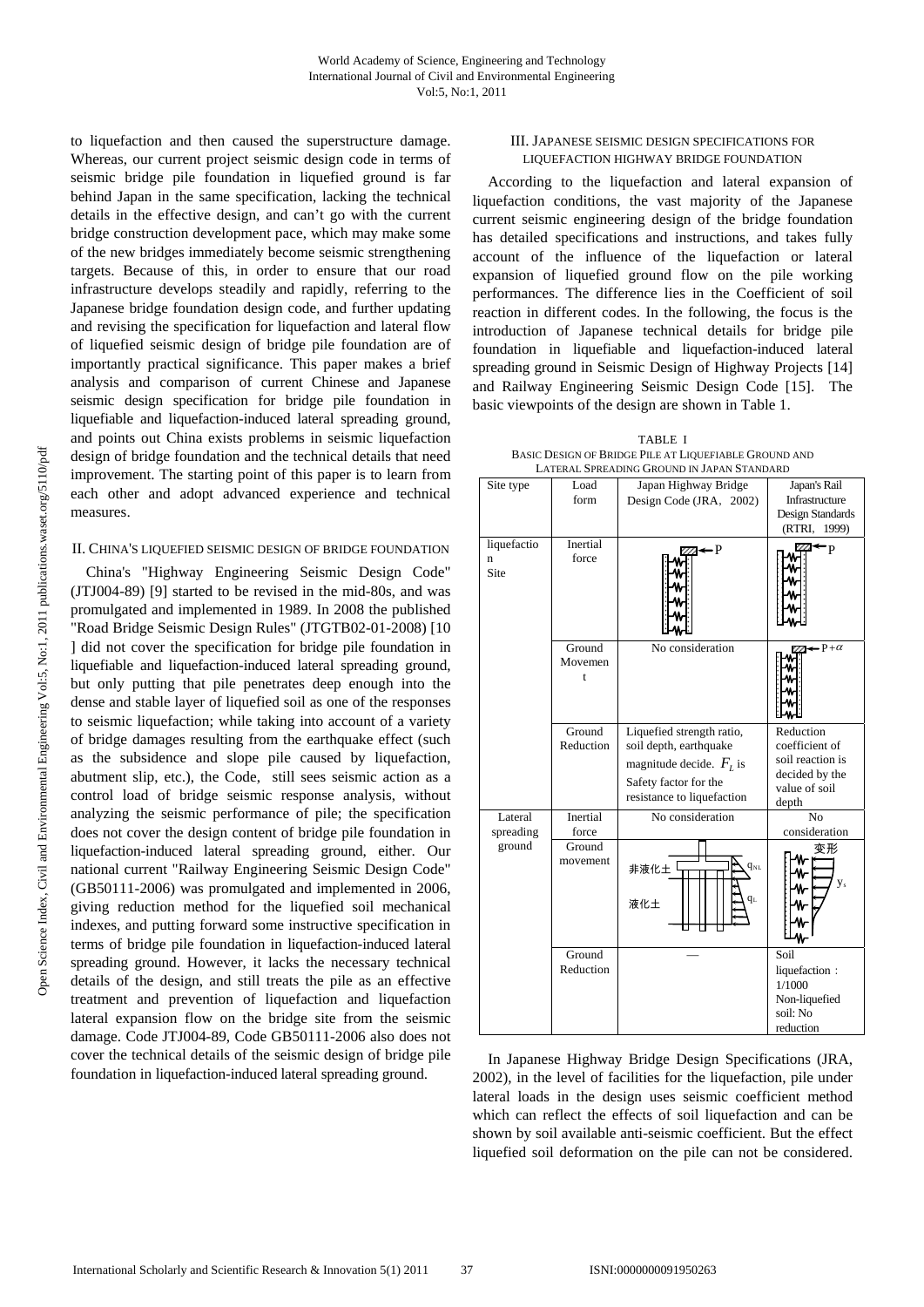Coefficient of soil reaction is decided by the equations (1) - (5) which is suitable for venues in the sand pile filled with concrete.

$$
k_{h} = k_{h0} (B_{H}/0.3)^{-3/4} \quad \text{(kN/m}^{3})
$$
 (1)

$$
B_{\mu} = \sqrt{(D/\beta)}\tag{2}
$$

$$
\beta = (k_{h}D/4EI)^{1/4}
$$
\n(3)

$$
k_{h0} = \alpha E_0 / 0.3 \qquad (kN/m^3)
$$
 (4)

$$
E_0 = 2800N \qquad \qquad (\text{kN/m}^2) \tag{5}
$$

In the above equation,

- $B<sub>H</sub>$  is the standardized pile width (m) ;
- *D* is pile diameter (m)
- $\beta$  is eigenvalue

*EI* is flexural stiffness of pile  $(kN·m<sup>2</sup>)$ 

- $\alpha$  is constant
- $E_0$  is soil modulus (kN/m<sup>2</sup>);
- *N* is N of SPT

JRA specification also gives the soil resistance reduction factor of foundation soil liquefaction, and defines it as the liquefaction resistance factor  $F<sub>L</sub>$ , liquefied dynamic shear strength ratio  $R<sub>L</sub>$ , soil depth  $Z$ , a function of earthquake magnitude, which is shown in Table 2.

TABLE II REDUCTION FACTOR OF SUB GRADE REACTION FOR JAPANESE HIGHWAY BRIDGES SPECIFICATION

|                      | Soil<br>liquefaction | The values of dynamic shear strength of |          |               |          |
|----------------------|----------------------|-----------------------------------------|----------|---------------|----------|
| $Fr$ Range           |                      | liquefied $R_{i}$                       |          |               |          |
|                      |                      | $R_{L} \le 0.3$                         |          | $R_{I} > 0.3$ |          |
|                      | Layer                | I level                                 | II level | I level       | II level |
|                      | depth Z(m)           | Level                                   | Level    | Level         | Level    |
|                      |                      | Ground                                  | Ground   | Ground        | Ground   |
|                      |                      | motion                                  | motion   | motion        | motion   |
| $F_{I} \leq 1/3$     | $0 < x \leq 10$      | 1/6                                     | $\Omega$ | 1/3           | 1/6      |
|                      | $10 < x \leq 20$     | 2/3                                     | 1/3      | 2/3           | 1/3      |
| $1/3 < F_L \leq 2/3$ | $0 < x \le 10$       | 2/3                                     | 1/3      | 1             | 2/3      |
|                      | $10 < x \leq 20$     | 1                                       | 2/3      | 1             | 2/3      |
| $2/3 < F_L \leq 1$   | $0 < x \leq 10$      | 1                                       | 2/3      |               | 1        |
|                      | $10 < x \le 20$      |                                         |          |               |          |

In the string earthquakes in 1980's and earthquake in Osaka and Kobe in 1995, the destructive effects of expansion of fluid flow on the pile side is the focus of research and prevention. The destructive effects of soil liquefaction on pile lateral expansion flow in coastal area in Osaka and Kobe earthquake were first recognized. After the earthquake, Japan quickly revised highway bridge design code, in which specific provisions on this issue are made, upgrading checking the soil fluid flow caused by expansion of lateral pile load and other new content. In expansion flow field in the liquid side of the seismic design of highway bridge foundation, the role in the pile of earth pressure is considered, without considering inertia force and the upper structure of the soil reaction force reduction, but the calculation method of soil liquefaction side of the expansion flow acting on the pile on the side of the thrust is given in detail. The calculation model is shown in Figure 1, the equations (6) - (8) are used for soil liquefaction by the lateral expansion effect resulting in non-liquefied soil and the structure of soil liquefaction lateral thrust, if it is necessary, the impact of soil sliding flow needs to be considered without considering the level of soil resistance.

$$
q_{NL} = c_s c_{NL} K_p \gamma_{NL} Z (0 \le Z \le H_{NL}) \tag{6}
$$

$$
q_L = c_s c_L \left[ \gamma_M H_{NL} + \gamma_L (Z - H_{NL}) \right]
$$
  
\n
$$
(H_M \le Z \le H_M + H_L)
$$
\n(7)

$$
P_L = \int_0^{20} (1 - F_L)(10 - 0.5z) dz
$$
 (8)

In the above equation,

 $q<sub>NL</sub>$  is the side thrust a pile suffered in non-liquefaction of soil per unit area (kN/m<sup>2</sup>),  $q_L$  is the side thrust a pile suffered in liquefaction of soil per unit area  $(kN/m<sup>2</sup>)$ .

 $c<sub>s</sub>$  is correction factor from coastline to pile

 $c_{NL}$  is correction factor of side thrust in non-liquefaction of soil

 $c_L$  is correction factor of side thrust in liquefaction of soil

- $K_p$  is passive earth pressure coefficient
- $\gamma_{NL}$  is severe of non-liquefied soil
- $\gamma$ <sup>l</sup> is severe of liquefied soil
- *Z* is depth of calculation
- $H_L$  is thickness of liquefied soil

 $F<sub>L</sub>$  is liquefaction resistance coefficient

In the specification, it is clearly stated that the calculation model of the lateral expansion of the soil fluid flow acting on the pile on the side of the thrust is from analytical results of the deep pile of coastal bridge and research results liquefaction side of the expansion flow on bridge foundation Mechanism of the relevant parts in the 1995 Osaka and Kobe earthquake which are shown in Figure 1, Figure 2

Besides, the Specification clearly states the two types of soil layer that can determine the impact of lateral flowing of soil on bridge pile. The first type is soil layers whose distance from its banks' horizontal level is less than 100m, and the expansion water level elevation on both sides of the bank revetment is not less than 5m; the second type is sand land layer which has been determined as potential to be liquefied; the thickness is not less than 5m and water of the temporary level distributes horizontally and continuously. The specification on "the expansion water level elevation on both sides of the bank revetment is not less than 5m" derives from Osaka and Kobe Earthquake. In the earthquake, soil being liquefied and lateral flowed outside, leading to the displacement of the bridge pier, are those coastal areas whose bank revetment water level elevation before and after were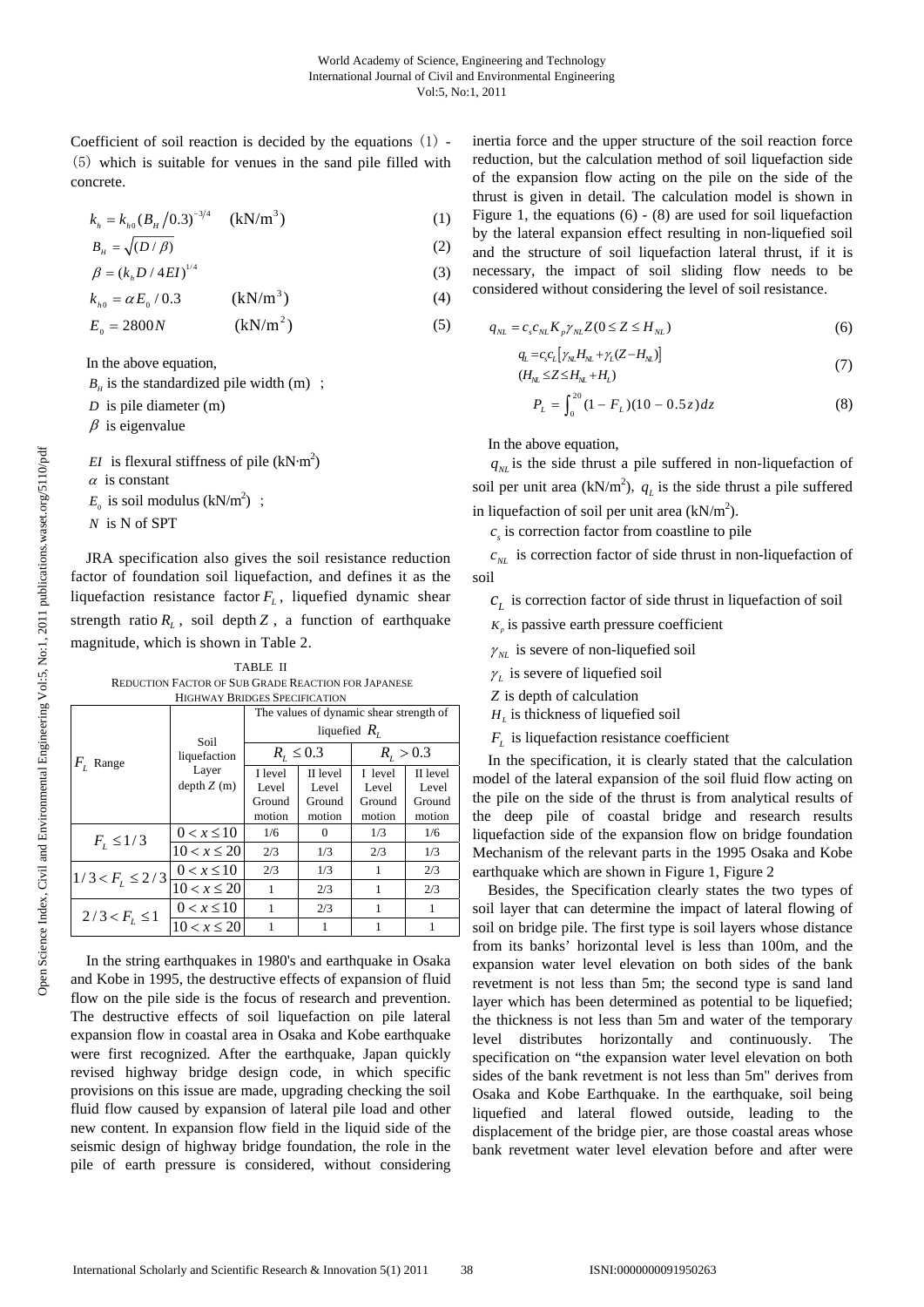below 10m. The specification on the lateral expansion of the scope of soil flow, which is potentially to be liquefied and subsequently impact the bridge pile, derives from Osaka and Kobe Earthquake, in which the extent of lateral expansion flow of soil liquefaction led the displacement of the bridge pile (100m from the shoreline). The specification on "soil layers which is potentially liquefied are those sand land layer not less than 5m in thickness" also derives from Osaka and Kobe Earthquake in which the soil was liquefied and lateral flowed outside leading to the displacement of the bridge pile. Suppose the soil within 100m from the shoreline is potentially liquefied, but the liquefaction soil layer is discontinuous horizontally, then it can be regarded as a lateral flow of soil liquefaction phenomenon not affecting the bridge pile.



Fig. 1 Calculation model for liquefaction lateral spreading



Fig. 2 Influence range of lateral spreading due to liquefaction to pile foundation for multi-liquefaction layer

As for the anti-seismic design on the upper part of bridge structures, the Japan Specification on Highway Bridge Antiseismic Design only provides design for bridges most easily affected by earthquake (such as arch bridge, suspension bridge, rigid frame, cable-stayed bridge). In Japan's Antiseismic Design on Highway Bridges, upper part of bridge structure is generally viewed as not having a controlling force in earthquake, and thus attention is only paid to the lower part of the structures. This point also shows, from one aspect, Japan's attentions paid to the anti-seismic design of bridge pile.

TABLE III MODIFIED COEFFICIENT OF DISTANCE FROM SHORELINE TO PILE

| Distance from shoreline to pile (m) | Modified coefficient( $c_{\perp}$ ) |  |  |
|-------------------------------------|-------------------------------------|--|--|
| $s \leq 50$                         |                                     |  |  |
| $50 < s \leq 100$                   | 0.5                                 |  |  |
| 100 < s                             |                                     |  |  |

TABLE IV MODIFIED COEFFICIENT OF LATERAL SPREADING FORCE IN THE NON-LIQUEFACTION LAYER

| Liquefaction index  | Modified coefficient |  |  |
|---------------------|----------------------|--|--|
|                     | $(c_{_{NL}})$        |  |  |
| $P_{I} \leq 5$      |                      |  |  |
| $5 < P_{1} \leq 20$ | $(0.2P_{L}-1)/3$     |  |  |
| $P_{1} > 20$        |                      |  |  |

## IV.JAPAN STANDARDS ON ANTI-SEISMIC RAILWAY BRIDGE PILE DESIGN IN LIQUEFIABLE GROUND

In Japan Standard on Railway Facilities (RTRI, 1999), the design of pile in horizontal loads is mainly controlled by the inertia force from the upper part of structure. Despite the fact that the anti-seismic design of pile does not consider the soil liquefaction and deformation, it applies the additional inertia force relating to the liquefaction degree to substitute the soil deformation's effect on the pile. Foundation soil reaction coefficient  $k<sub>h</sub>$  can be estimated by Equation (9). (Suitable for site concrete pouring sand pile).

$$
k_h = f_{rk} (0.6 \alpha E_0 D^{-3/4})
$$
  
\n
$$
E_0 = 2500 N
$$
 (9)

In the equation,  $f_{rk}$  refers to soil's resistance force factor.  $(1.0);$ 

- $\alpha$  is a constant (if *E* is estimated by *N*, then  $\alpha = 2kN/m^2$ );
- *D* refers to pile diameter (m);
- $E_0$  refers to elastic modulus  $(kN/m^2)$ <sub>o</sub>

In the Standards, the reduction of reaction coefficient of foundation soil is taken as the function for anti-liquefaction strength coefficient ( $F<sub>L</sub>$ ) and liquefied soil depth ( $Z$ )

The anti-seismic pile design under the force of lateral spreading liquefaction ground applies the seismic deformation method, considering both the liquefied soil thickness and the movement of side wall to estimate the displacement of soil liquefaction and lateral expansion flow, and counter-force to the pile through foundation soil. In the liquefied lateral spreading soil, the foundation soil reaction is 1/1000 of its initial reaction, which is different from the foundation soil reaction adopted by liquefied soil. In Japan Specification (JRA, 2002) and Standard (RTRI, 1999), anti-seismic pile design all applies foundation soil reaction (foundation soil reaction coefficient) to resist inertia force of the upper part of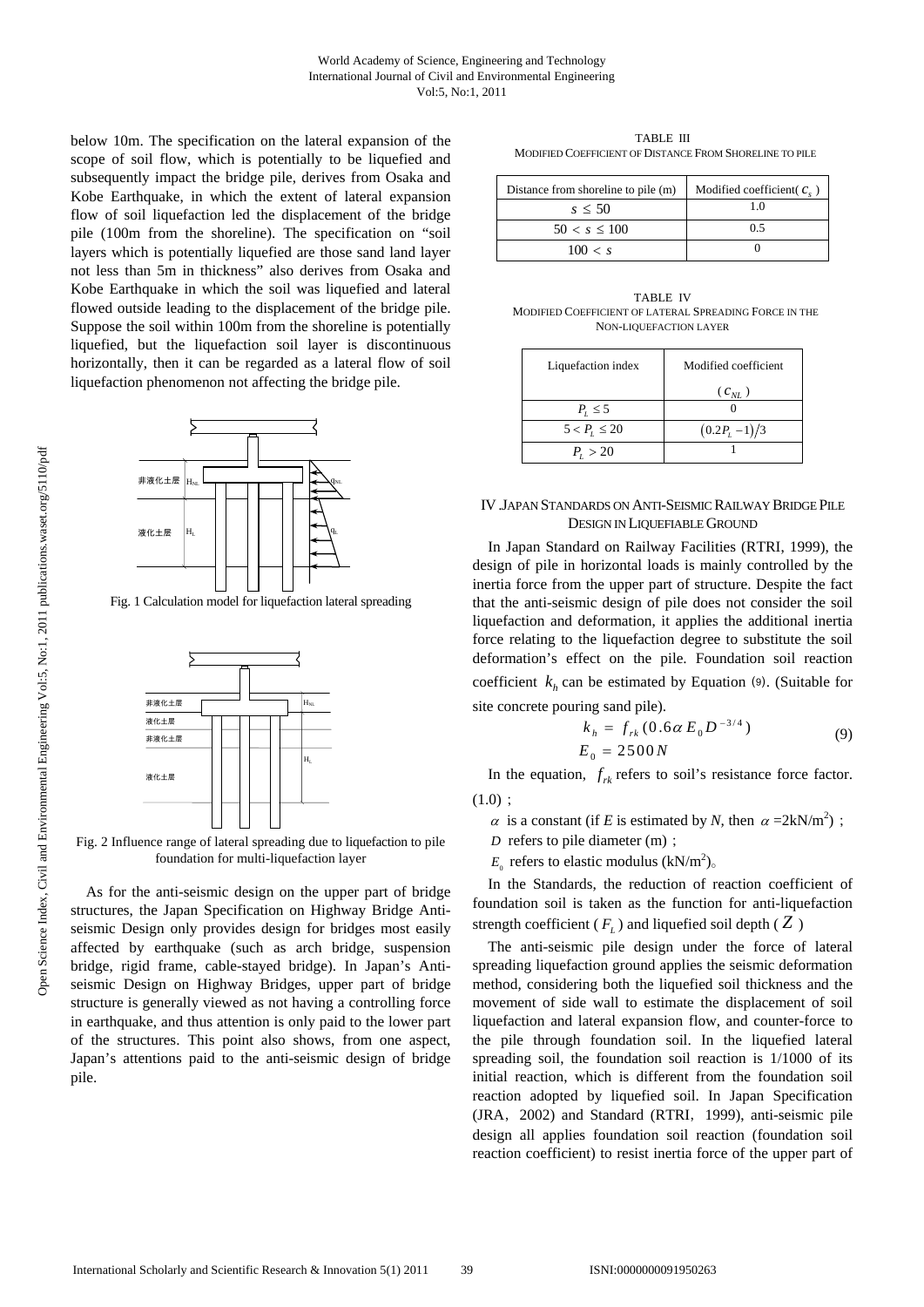the structure, and adopts different appraisal method to appraise foundation soil reaction.

#### VI.CHINA STANDARDS ON ANTI-SEISMIC BRIDGE PILE DESIGN IN LIQUEFIABLE GROUND: PROBLEMS AND SUGGESTIONS

By comparing China's and Japan's respective Standard on a number of technical details of bridge pile anti-seismic design in liquefiable ground, we can find some existing problems in China's Standard about technical specifications on bridge pile anti-seismic design in liquefiable ground and lateral spreading ground, which are mainly reflected in the following points.

## (1) *Anti-Seismic Design in Liquefiable Ground*

China Standard on the specification of anti-seismic bridge pile design is too general, stating only a number of qualitative terms, which shows inadequate attention paid to the basic antiseismic design of pile foundation and other similar light constructions. In contrast, Japan Standard has systematically states the reduction approach of foundation soil reaction in pile design in liquefiable ground. In regarding of this, it is necessary to amplify this approach when further revising China Standard on anti-seismic pile design in liquefiable ground and lateral spreading ground. Of course, with the further studies in earthquake liquefaction ground both at home and abroad in recent years, China's relevant standard has also gradually transited to a new phase in which the actual physical and mechanical processes and probability computation in earthquake liquefaction ground are considered. It is also necessary, in the future revision of China Standard, to put forward feasible computation method for anti-seismic design in liquefiable ground. This is also a major problem China faces in the current design of bridge pile in liquefiable ground.

## (2) *Seismic design of bridge pile foundation in liquefactioninduced lateral spreading ground*

There are several earthquakes in China which caused widespread liquefaction, such as Haicheng earthquake and Tangshan earthquake. Soil liquefaction-induced lateral spreading is one of the key causes leading to the damage of the pile and bridge. However, there are few provisions about the design requirement and method of the pile foundations in the liquefaction-induced lateral spreading ground, toward which Japan pays comparatively more attention by adopting effective technological measures.[19] Although China has a long history of major earthquakes, especially in the past 40 years, during which the devastating earthquakes become more and more and most of them are strong earthquakes with light source or light source directly beneath ground. But, for various reasons, we did not well analyze the historical seismic record and the recent earthquake data. Unlike China, Japan concluded an empirical formula for the estimation of the liquefaction displacement according to the analysis of the historical earthquake data. In addition, there are relatively few studies on the soil dynamic performance after liquefaction and the calculation method of the liquefaction displacement.[20] That liquefaction-induced lateral spreading ground causing destructive damage to the pile foundation and bridge has been widely accepted in the engineering and academic communities. [21] With our current level of research in this field, the accumulation of data about the quake damage and reference to the successful practice of Japan, revising our seismic design of bridge in China are beneficial. [22] At the same time, it is urgent for China to carry more and deeper studies on the calculation of the displacement in the liquefaction ground and the resistance of the liquefaction-induced lateral spreading. [23]

 (3) *Seismic Design of Pile Foundations at the boundaries of different soil level in the liquefiable ground*

 The analysis of the examples of actual seismic damage and response [24] shows that in earthquake, the radical change in the soil stiffness at the interface of different layers leads to the increase in bending moment and shear of the pile body, which causes the damage of the pile foundation easily. It is concluded from the finite element analysis of the dynamics of the pile foundation in the liquefiable ground during the Kobe earthquake that 1) the force the quake exerts on the pile is equivalent to the combination of the horizontal force on the top of the pile and the force of the soil movement; 2) the soil movement causes the internal force of the pile to be highest at the changing area of the soil stiffness; 3) the stronger the quake motion is, the greater the influence exerted by the soil movement on the internal force of the pile is. [3],[6]and [25]However, the calculation method of the internal force of the pile in the quake in general project cannot reflect the actual situation of the internal force at the interface of the soft and hard soil. Amendments to the existing norms and regulations based only on the qualitative conclusions have some blindness and randomness. [26] Bridge seismic design code in Japan does not address this part, either. It can be said to be the blind area for many countries in the bridge seismic design code. In order to ensure the seismic safety of bridge foundation, it is proposed that China has to include specific requirement on the detailed construction of the pile foundation its seismic design specification for bridge pile foundation in liquefiable ground.

## (4) *Check of the vertical bearing capacity of pile foundation in liquefiable ground*

The check of the vertical bearing capacity of pile foundation in liquefiable ground has to include the checks both during the main quake and after quake when the shear strength of soil has not yet resumed. [27],[28]During the earthquake, the axial force of the pile is unstable, and it even changes into a pull-up force; even if it sinks, it occurs intermittently and the seismic subsidence is not strong. But considering the special nature of the mechanical properties of liquefied soil, the friction around the pile has to be properly reduced when checking the vertical bearing capacity of pile. After the quake, in spite of the disappearance of the quake, the strength of liquefied soil has not been resumed, and the pore pressure even continues to rise, and as a result, the pile will continues to sink and most of the seismic subsidence may occur after the shock. Therefore, it is necessary to check the after-shock bearing capacity of the pile. [29],[30]However, so far apart from some seismic design specifications in China make such a request, most of the seismic